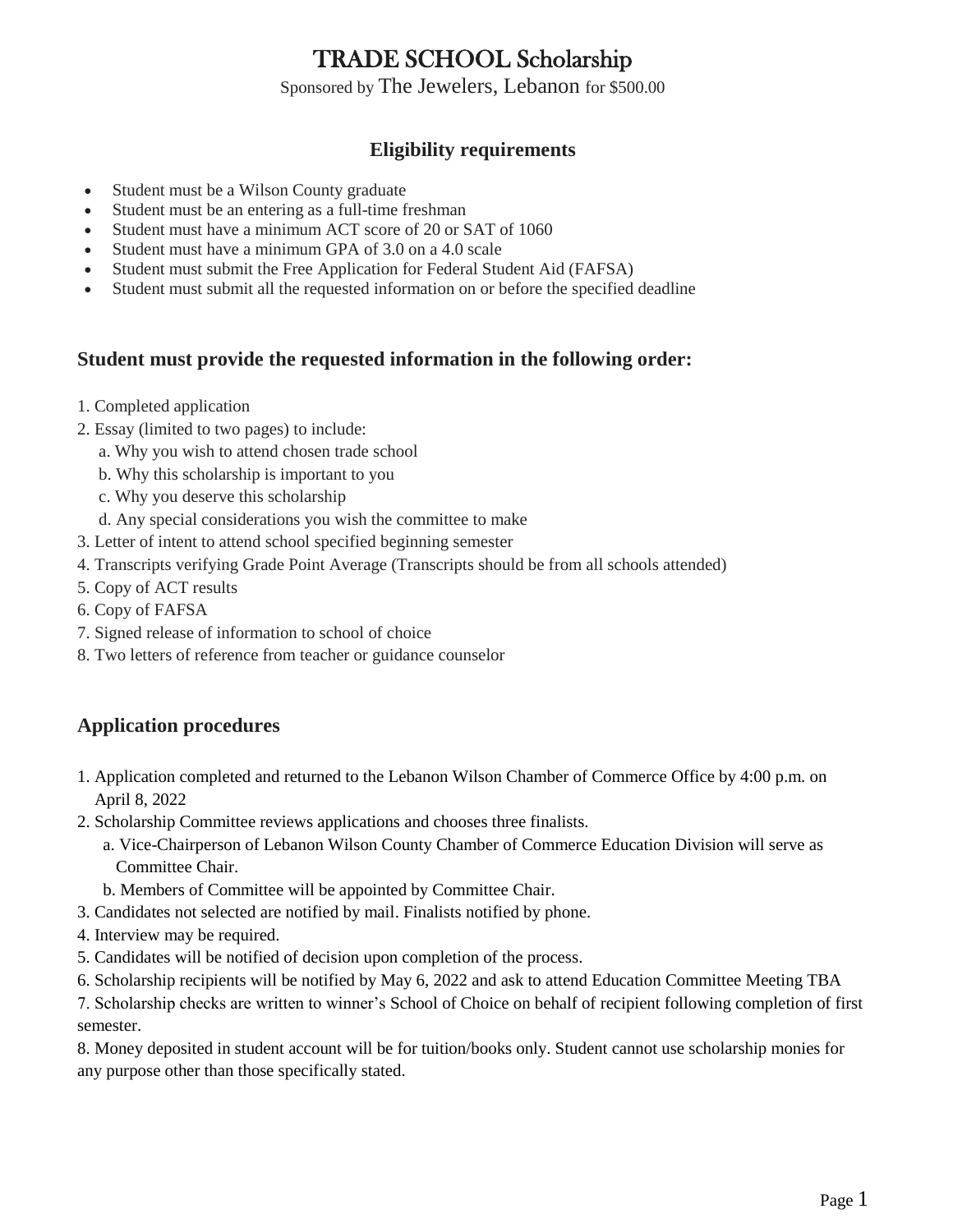# TRADE SCHOOL Scholarship

Sponsored by The Jewelers, Lebanon for \$500.00

| 5. Have you graduated or will you graduate prior to the semester for which support is requested? __ Yes __ No                                                                                                                                                                    |  |
|----------------------------------------------------------------------------------------------------------------------------------------------------------------------------------------------------------------------------------------------------------------------------------|--|
| 6. Have you been or will you be accepted prior to the semester for which funding is requested? __ Yes __ No                                                                                                                                                                      |  |
| 7. Grade Point Average ________ ACT or SAT composite score ________                                                                                                                                                                                                              |  |
| 8. Please list all Honors and/or Advanced Placement Courses you have taken or are currently taking.                                                                                                                                                                              |  |
|                                                                                                                                                                                                                                                                                  |  |
| 9. Have you requested financial support from other sources? ______ Yes _____ No<br>Please list (Use back of application if additional space is needed.)<br><u> 1989 - Johann Harry Harry Harry Harry Harry Harry Harry Harry Harry Harry Harry Harry Harry Harry Harry Harry</u> |  |
| <u> 1989 - Johann Harry Harry Harry Harry Harry Harry Harry Harry Harry Harry Harry Harry Harry Harry Harry Harry</u><br>10. Please list volunteer/community service/school sponsored activities<br>(Use back of application if additional space is needed.)                     |  |
|                                                                                                                                                                                                                                                                                  |  |
| 11. Do you work outside the home? ________ Yes _______ No                                                                                                                                                                                                                        |  |
|                                                                                                                                                                                                                                                                                  |  |